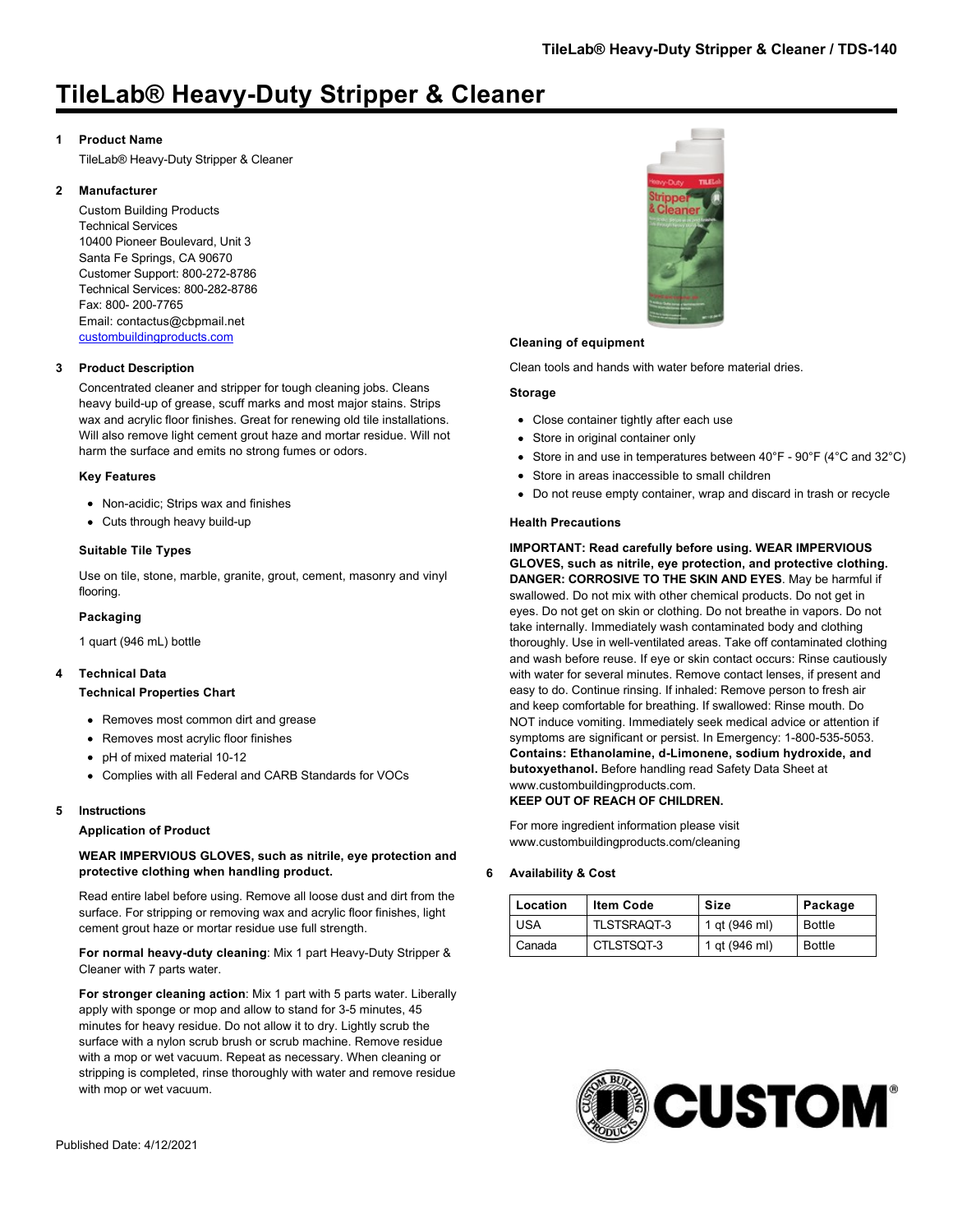# **TileLab® Heavy-Duty Stripper & Cleaner**

# **7 Product Warranty**

Obtain the applicable **LIMITED PRODUCT WARRANTY** at

[www.custombuildingproducts.com/product-warranty](http://www.custombuildingproducts.com/product-warranty) or send a written request to Custom Building Products, Inc., Five Concourse Parkway, Atlanta, GA 30328, USA. Manufactured under the authority of Custom Building Products, Inc. © 2017 Quikrete International, Inc.

# **8 Product Maintenance**

Properly installed product requires no special maintenance.

# **9 Technical Services Information**

For technical assistance, contact Custom® Building Products.

## **10 Filing System**

Additional product information is available from the manufacturer upon request.

# **VOC Content**

1:5 Dilution= <20 g/L (0.8% CARB VOC)

# **Related Products**

TileLab® SurfaceGard® Sealer